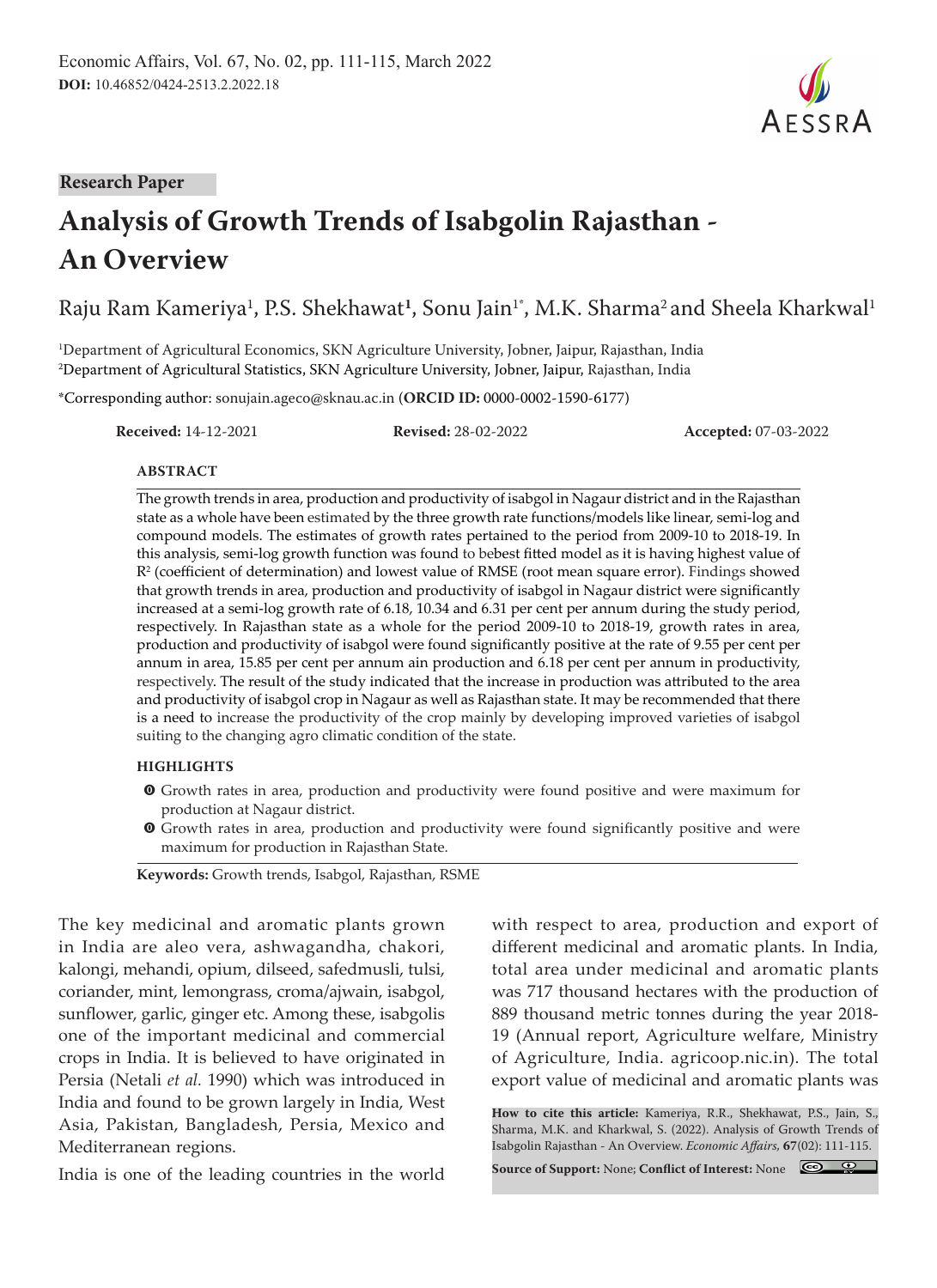$\bar{\mathcal{R}}$  200.89 thousand lakhs in the year 2019-20 in India (Directorate General of Foreign Trade, Ministry of Commerce & Industry, GOI, 2019-20). In the Rajasthan state, area under medicinal and aromatic plants was 388 thousand hectares with production of 371thousand metric tonnes with productivity of 955 kg per hectare in the year 2018-19 (Handbook on Horticulture Statistics, Horticulture Division, Ministry of Agriculture, GOI, 2018-19).

India ranks first in Isabgol production and the sole supplier of seeds and husk in the International market. In India, area under isabgol cultivation was estimated at 448 thousand hectares with production of 432 thousand metric tonnes in the year 2018-19 (Indian Horticultural Database, National Horticulture Board, 2018-19). India is the largest exporter of Isabgol husk in the world. India exported Isabgol husk of  $\bar{\tau}$  135366.34 lakhs during the year 2019-20 (Directorate general of foreign trade, Ministry of Commerce & Industry, GOI, 2019-20).

Major isabgol growing states in India are Western Rajasthan, Gujarat, Parts of Madhya Pradesh and Northern Belt and the Malwa tract. Rajasthan is one of the major isabgol producing state in India. In Rajasthan, total area under Isabgol was 333.95 thousand hectares with production of 170.67 thousand metric tonnes and productivity of 511 kg per hectare during the year 2019-20 (*Rajasthan Agriculture Statistics at a glance, 2020-21, Department of Horticulture*). Isabgol is mainly cultivated in Barmer, Jalore, Nagaur, Jaisalmer, Jodhpur, Bikaner districts in the state of Rajasthan. Nagaur district occupies second position in production and third position in area of isabgol (*Rajasthan Agriculture Statistics at a glance, Commissionerate of Agriculture, Rajasthan, Jaipur, 2020-21*). In Nagaur district, total area under Isabgol was 43.13 thousand hectares with production of 30.72 thousand metric tonnes and productivity of 712 kg per hectare during the year 2019-20 (*Rajasthan Agriculture Statistics at a glance, Commissionerate of Agriculture, Rajasthan, Jaipur, 2020- 21*). The seeds and husks of Isabgol also contain different bases for medicinal values. Therefore, isabgol has been becoming a very important source of income for the farmers in country but, cultivation of Isabgol was practiced/found in some districts of Rajasthan due to varied agro-climate regions. So, there is a need for knowing the growth trends in

area, production and productivity of isabgol crop in the particular district as well as in the state of Rajasthan.

# **MATERIALS AND METHODS**

Rajasthan state has first rank in production of Isabgol in the country. Nagaur district occupies second position in terms of production of isabgol and third position in area put under isabgol cultivation and also lagging behind with research studies on such crop. Therefore, this study has been confined to Nagaur district and Rajasthan state. The secondary data on area, production and productivity of isabgol for Nagaur district as well as for Rajasthan state were collected from Directorate of Agriculture and Directorate of Economics and Statistics, Government of Rajasthan, Jaipur for a period of 2008-09 to 2017-18.

The growth trends in area, production and productivity of isabgol crop were worked out through using following the three growth rate functions which were used by Deka and Sarmah 2005.

## **1. Simple linear function**

$$
Y_t = a + bt
$$

Initially, the simple linear function has been applied to estimate the growth rate assuming that the time series data follows the linear trend.

# **2. Semi-log function**

$$
log Y_t = a + bt
$$

The semi-log function has been applied to estimate the growth rate for getting more reliable results as compared to simple linear function. The transformation has been applied in the output variable because it has the nature of volatility over time.

#### **3. Compound growth rate function**

$$
Y_t = a (1+r)^t
$$

The Compound growth rate function has been applied to estimate the growth rate for getting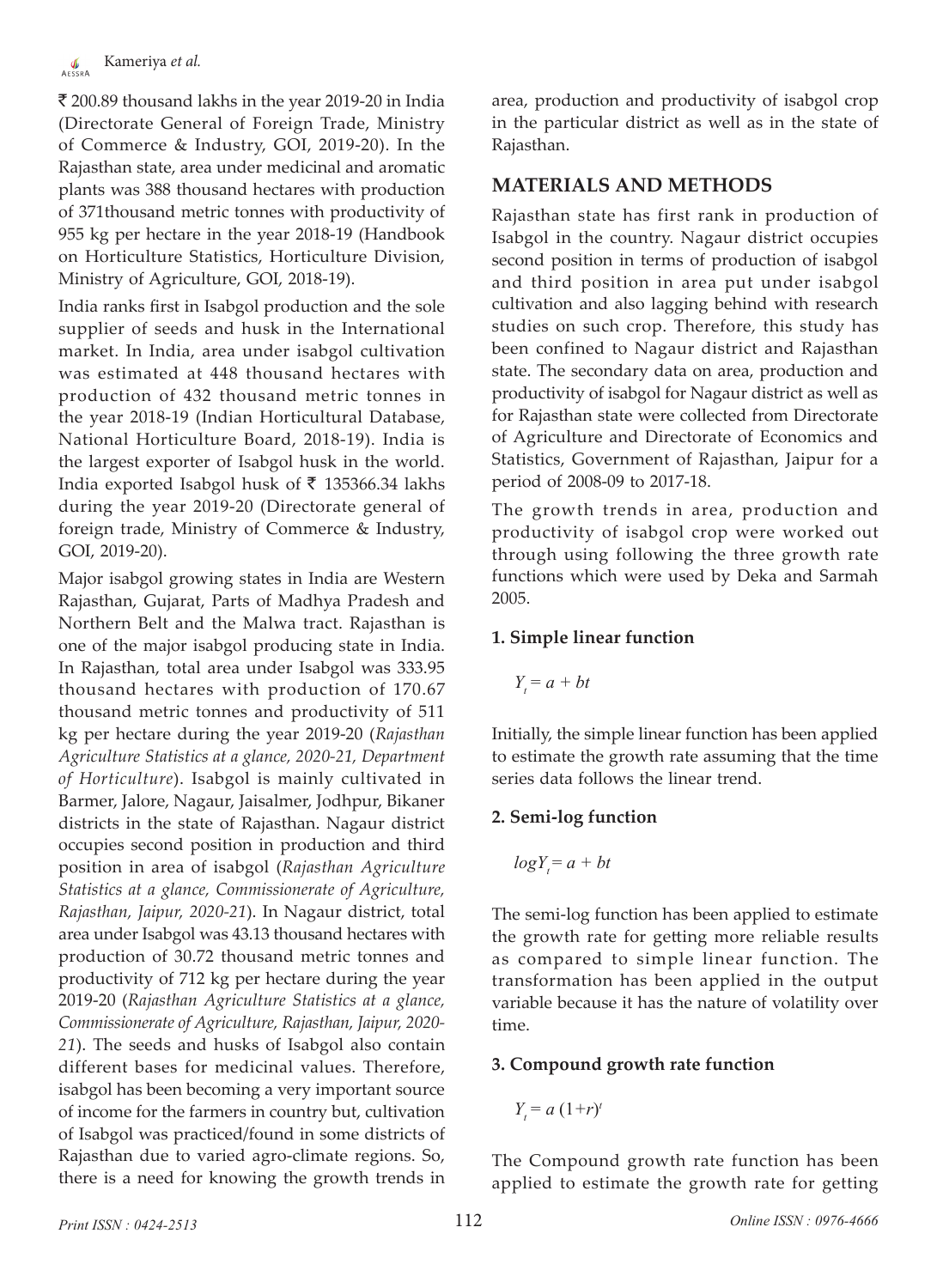more reliable results as compared to the semi-log function. It is assumed that the model has given approximately the same results as the semi-log result due to the same nature of transformation in the output variable. However, the value of the growth rate has produced an improved result.

Where,

*Y*<sub>t</sub> = Time series data on area/production/productivity of isabgol crop at time *t*, *a* & *b* are parameters of the function to be estimated.

*t* = Time index (*t* = 1, 2,…..*n*)

 $r =$  Average compound growth rate per annum.

After fitting the first linear trend function by leastsquare method, the estimate of *b* is denoted by  $\hat{b}$  . Then, annual linear growth rate was computed as follows:

$$
r = \frac{\hat{b}}{\overline{Y}} \times 100
$$

Where,

 $\overline{Y}$  is arithmetic mean of  $Y_t$ .

Second, semi log function was fitted by least square method and estimate of *b* as  $\hat{b}$  was obtained. The annual growth rate was then computed as:

 $r = \hat{b} \times 100$ 

To obtain annual compound growth rate, the third function was first linearized by taking natural log on both sides, *i.e.*

$$
log Y_t = log\ a + t\ log\ (1+r)
$$

or 
$$
Y_t^* = \mathbf{a}^* + bt
$$

Where,

 $Y_t^* = \log Y_t$ ,  $a^* = \log a$  and  $b = \log (1 + r)$ 

The above linearized function was fitted by least square method and estimate of  $b$  as  $\hat{b}$  was obtained. The annual compound growth rate was computed as:

 $r = (antilog \space of \space \hat{b} - 1) \times 100$ 

The best fitted function was judged on the basis of the high value of  $\mathbb{R}^2$  (coefficient of determination) and low value of RMSE (root mean square error), which was expressed in percentage. Among the growth model functions, best-fitted model was used for the explanation of the analysis of growth rate. In case, the data having high level of fluctuation, the standard transformation techniques on data of area, production and productivity was used. For the best fitting of above models, the time series data on area, production and productivity of isabgol are smoothed by three years moving-average method. In case of Rajasthan state and Nagaur district, time series data on area, production, productivity were smoothed by this moving-average method.

# **RESULTS AND DISCUSSION**

## **Growth trends in area, production and productivity of isabgol in Nagaur district**

Table -1 shows growth trends in area, production and productivity of isabgol during the period 2009-10 to 2018-19 in Nagaur district and indicated that growth in area under the isabgol cultivation increased at a semi-log growth rate of 6.18 per cent per annum which was significant at 5 per cent level of probability. Production of the isabgol was significantly increased at semi-log growth rate of 10.34 per cent per annum. The positive growth trend in productivity of isabgol was registered at 6.31 per cent per annum and it was found significant at 5 per cent level during the study period i.e. 2009-10 to 2018-19. The coefficient of determination  $(R^2)$  was estimated to be 0.56, 0.41 and 0.34 indicated that 56 per cent, 41 per cent and 34 per cent of variation in area, production and productivity, respectively. The results revealed that the increase in production of isabgol was due to the increase in area and productivity of the crop in the Nagaur district. Similar results were observed by Mishra (2003), Boyal *et al.* (2015) and Boyal and Mehra (2016).

# **Growth trends in area, production and productivity of isabgol in Rajasthan state**

This table 2 depicts growth trends in area, production and productivity of isabgol in Rajasthan state as a whole for the period 2009-10 to 2018-19. Study revealed that isabgol area registered a significant growth trend of 9.55 per cent per annum at 1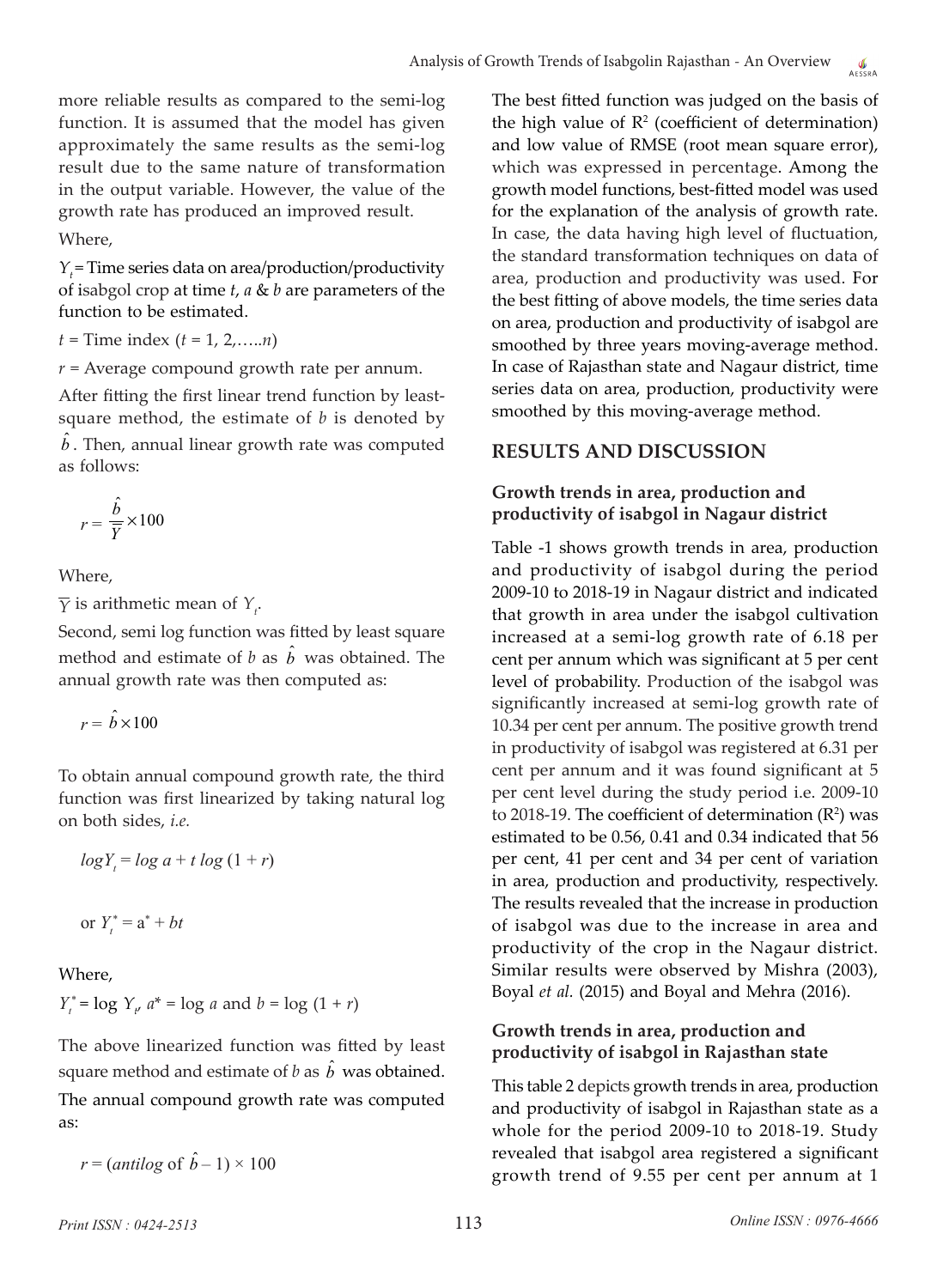| Sl.<br>No. | Growth model | Response<br>variable | Coefficients             |                             | Growth-rate              |                                                  |             |          |
|------------|--------------|----------------------|--------------------------|-----------------------------|--------------------------|--------------------------------------------------|-------------|----------|
|            |              |                      | $\beta_0$<br>(Intercept) | $\beta_{1}$<br>(X Variable) | $\frac{6}{6}$ per annum) | $\mathbb{R}^2$ (coefficient of<br>determination) | <b>RMSE</b> | F value  |
|            | Linear       | Area                 | $30492.6*$               | 2601.98*                    | 6.16                     | 0.62                                             | 5379.43     | $9.82*$  |
|            | Semi-log     | (3MA)                | $10.35*$                 | $0.061*$                    | 6.18                     | 0.56                                             | 0.1424      | $7.92*$  |
|            | Compound     |                      | $10.35*$                 | $0.061*$                    | 6.38                     | 0.56                                             | 0.1424      | $7.92*$  |
| 2          | Linear       | Production           | 15288.37+                | $3959.15+$                  | 11.95                    | 0.48                                             | 10817.87    | $5.62+$  |
|            | Semi-log     | (3MA)                | $9.87+$                  | $0.10+$                     | 10.34                    | 0.41                                             | 0.3266      | $4.21+$  |
|            | Compound     |                      | $9.87+$                  | $0.10+$                     | 10.90                    | 0.41                                             | 0.3266      | $4.21 +$ |
| 3          | Linear       | Productivity         | $-109552*$               | 54.78*                      | 6.96                     | 0.39                                             | 159.59      | $3.29*$  |
|            | Semi-log     | (3MA)                | $-120.59*$               | $0.063*$                    | 6.31                     | 0.34                                             | 0.2082      | $2.57*$  |
|            | Compound     |                      | $-52.37*$                | $0.027*$                    | 6.52                     | 0.34                                             | 0.0904      | $2.57*$  |

**Table 1:** Growth trends in area, production and productivity of isabgol during 2009-10 to 2018-19 in Nagaur district

*Figures in parentheses are level of significant; \*\* Indicating significant at 1% level of significant; \* Indicating significant at 5% level of significant; + Indicating significant at 10% level of significant; 3MA Indicating 3 years moving average.*

**Table 2:** Growth trends in area, production and productivity of isabgol during the period 2009-10 to 2018-19 in Rajasthan state

| Sl.<br>No. | Growth<br>model | Response<br>variable | Coefficients             |                           | <b>Growth-rate</b>       | R <sub>2</sub>                    |             |           |
|------------|-----------------|----------------------|--------------------------|---------------------------|--------------------------|-----------------------------------|-------------|-----------|
|            |                 |                      | $\beta_0$<br>(Intercept) | $\beta_1$<br>(X Variable) | $\frac{6}{6}$ per annum) | (coefficient of<br>determination) | <b>RMSE</b> | F value   |
| 1          | Linear          | Area                 | 157472.9**               | 26708.9**                 | 9.61                     | 0.88                              | 26024.35    | $44.23**$ |
|            | Semi-log        | (3MA)                | 12.07636**               | $0.09559**$               | 9.55                     | 0.86                              | 0.09814     | 39.84**   |
|            | Compound        |                      | 12.07636**               | $0.09559**$               | 10.03                    | 0.86                              | 0.09814     | 39.84**   |
| 2          | Linear          | Production           | 35348.68**               | 30627.46**                | 17.68                    | 0.72                              | 49983.19    | 15.76**   |
|            | Semi-log        | (3MA)                | 11.2510**                | $0.15859**$               | 15.85                    | 0.73                              | 0.25011     | 16.88**   |
|            | Compound        |                      | 11.2510**                | $0.15859**$               | 17.18                    | 0.73                              | 0.25011     | 16.88**   |
| 3          | Linear          | Productivity         | $412.89+$                | 42.3849+                  | 7.02                     | 0.47                              | 118.502     | $5.37+$   |
|            | Semi-log        | (3MA)                | $6.09877+$               | $0.06184+$                | 6.18                     | 0.44                              | 0.36214     | $4.78+$   |
|            | Compound        |                      | $6.09877+$               | $0.06184+$                | 6.38                     | 0.44                              | 0.36214     | $4.78+$   |

*Figures in parentheses are level of significant; \*\* Indicating significant at 1% level of significant; \* Indicating significant at 5% level of significant; + Indicating significant at 10% level of significant; 3MA Indicating 3 years moving average.*

per cent level of significant. On the other hand, production increased significantly at the growth rate of 15.85 per cent per annum at 5 per cent level of significance. The positive growth rate of productivity for isabgol was registered at 6.18 per cent per annum which was significant at 10 per cent level of significance. Isabgol cultivation recorded a positive growth trends in area, production and productivity during the study period in the state as a whole. The coefficient of determination  $(R^2)$ was 0.86, 0.73 and 0.44 indicating that 86 per cent, 73 per cent and 44 per cent of variation in area, production and productivity, respectively, was due to time. The result of the study indicated that the increase in production was attributed to the area

and productivity of isabgol crop in the Rajasthan state. Similar results were reported by Kumawat and Meena (2005), Acharya *et al.* (2012) and Rai *et al.* (2014).

# **CONCLUSION**

It was concluded that the growth trends in area, production and productivity of isabgol in Nagaur district were significantly positive and increased at the rate of 6.18, 10.34 and 6.31 percent per annum, respectively and in the Rajasthan state, growth trends in area, production and productivity of isabgol in Nagaur district were significantly positive and increased at the rate of 9.55, 15.85 and 6.18 percent per annum, respectively during 2009-10 to